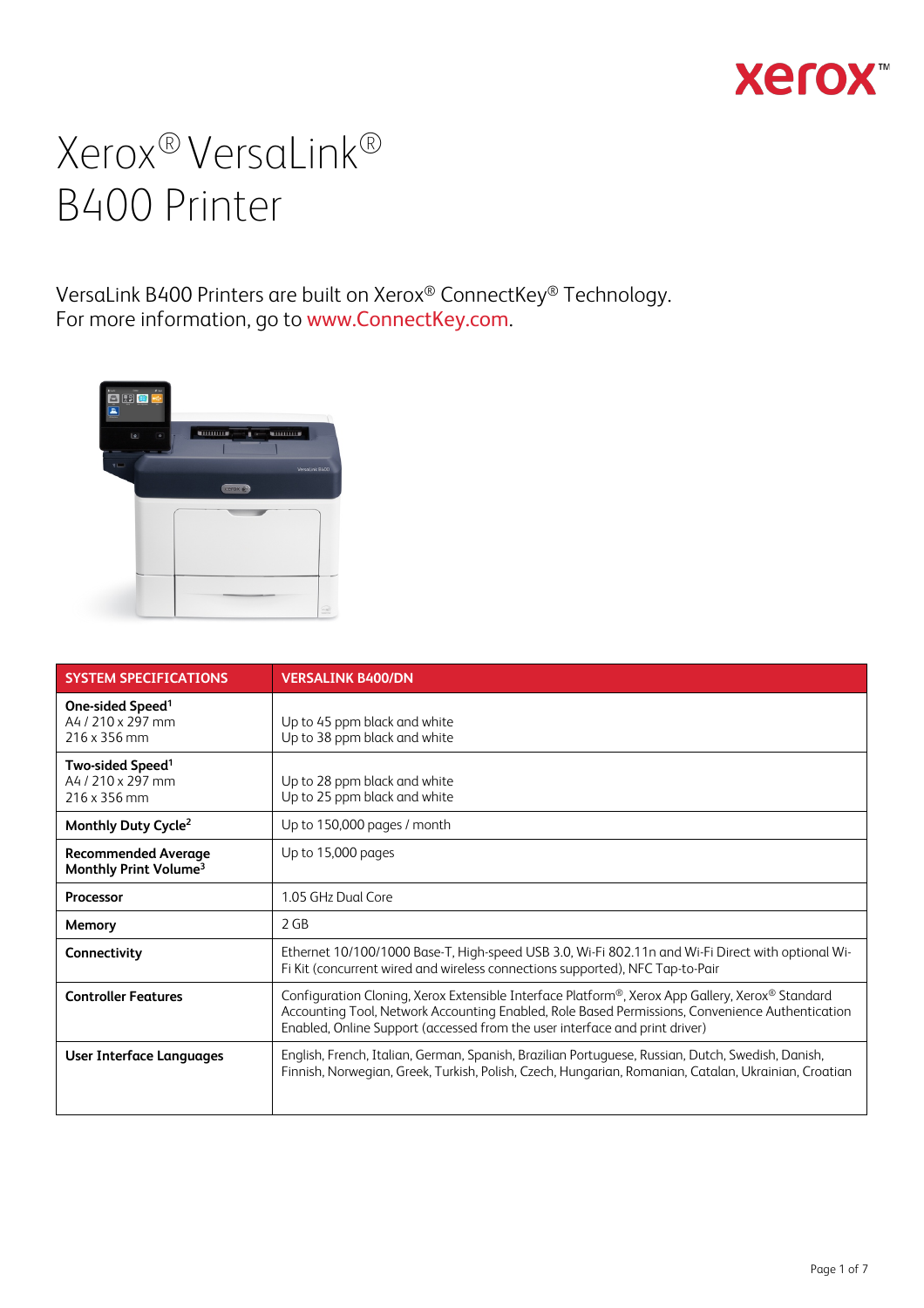| <b>DEVICE SPECIFICATIONS</b>                         |                                                  |                                                                                      |               |                                |
|------------------------------------------------------|--------------------------------------------------|--------------------------------------------------------------------------------------|---------------|--------------------------------|
| <b>ELECTRICAL REQUIREMENTS</b>                       |                                                  |                                                                                      |               |                                |
| <b>North America</b>                                 | Voltage: 110-127 VAC<br>Frequency: 50/60 Hz 11 A |                                                                                      |               |                                |
| <b>Europe and Other Geographies</b>                  | Voltage: 220-240 VAC<br>Frequency: 50/60 Hz 6 A  |                                                                                      |               |                                |
| <b>POWER CONSUMPTION</b>                             |                                                  |                                                                                      |               |                                |
| Continuous Printing <sup>4</sup>                     | 565 watts or less                                |                                                                                      |               |                                |
| Ready (Standby) <sup>4</sup>                         | 46 watts or less                                 |                                                                                      |               |                                |
| <b>Energy Saver (Sleep Mode)4</b>                    | 4 watts or less                                  |                                                                                      |               |                                |
| <b>OPERATING ENVIRONMENT</b>                         |                                                  |                                                                                      |               |                                |
| <b>Required Temperature Range</b><br>(Storage)       | 0 to 35°C                                        |                                                                                      |               |                                |
| <b>Required Temperature Range</b><br>(Operating)     | 10 to 32° C                                      |                                                                                      |               |                                |
| <b>Required Relative Humidity</b>                    | 10% to 85%                                       |                                                                                      |               |                                |
| <b>Sound Power Levels</b><br>Operating<br>Standby    | 7.5 B(A) or less<br>5.3 B(A) or less             |                                                                                      |               |                                |
| <b>Sound Pressure Levels</b><br>Operating<br>Standby | $56$ dB(a) or less<br>$30$ dB(a) or less         |                                                                                      |               |                                |
| Boot Time (from Off to UI<br>Ready)                  | As fast as 60 seconds                            |                                                                                      |               |                                |
| <b>Warm-Up Time (from Sleep to</b><br>UI Ready)      | As fast as 5 seconds                             |                                                                                      |               |                                |
| <b>DIMENSIONS AND WEIGHT</b><br>(UNPACKAGED)         | <b>WIDTH</b>                                     | <b>DEPTH</b>                                                                         | <b>HEIGHT</b> | <b>WEIGHT</b>                  |
| <b>VersaLink B400/DN</b>                             | 459 mm                                           | 426 mm                                                                               | 339 mm        | 14 kg                          |
| 550-sheet Paper Tray                                 | 393 mm                                           | 393 mm                                                                               | 94 mm         | 3.2 kg                         |
| <b>DIMENSIONS AND WEIGHT</b><br>(PACKAGED)           | <b>WIDTH</b>                                     | <b>DEPTH</b>                                                                         | <b>HEIGHT</b> | <b>WEIGHT</b>                  |
| <b>VersaLink B400/DN</b>                             | 540 mm                                           | 588 mm                                                                               | 480 mm        | 17.35 kg                       |
| 550-sheet Paper Tray                                 | 498 mm                                           | 504 mm                                                                               | 234 mm        | $4.4$ kg                       |
| SYSTEM CERTIFICATION/REGULATORY COMPLIANCE           |                                                  |                                                                                      |               |                                |
| <b>Certifications</b>                                |                                                  | To view the latest list of certifications, go to www.xerox.com/OfficeCertifications. |               |                                |
| <b>PRINT</b>                                         |                                                  |                                                                                      |               |                                |
| First-print-out Time                                 | As fast as 8 seconds                             |                                                                                      |               |                                |
| <b>Print Resolution</b>                              | Up to 1200 x 1200 dpi (enhanced)                 |                                                                                      |               |                                |
| <b>Page Description Languages</b>                    | PCL® 5e, 6<br>PDF<br><b>XPS</b>                  | TIFF<br>JPEG                                                                         |               | HP-GL<br>Adobe® PostScript® 3™ |
| <b>Maximum Print Area</b>                            | 4 mm from edge of paper                          |                                                                                      |               |                                |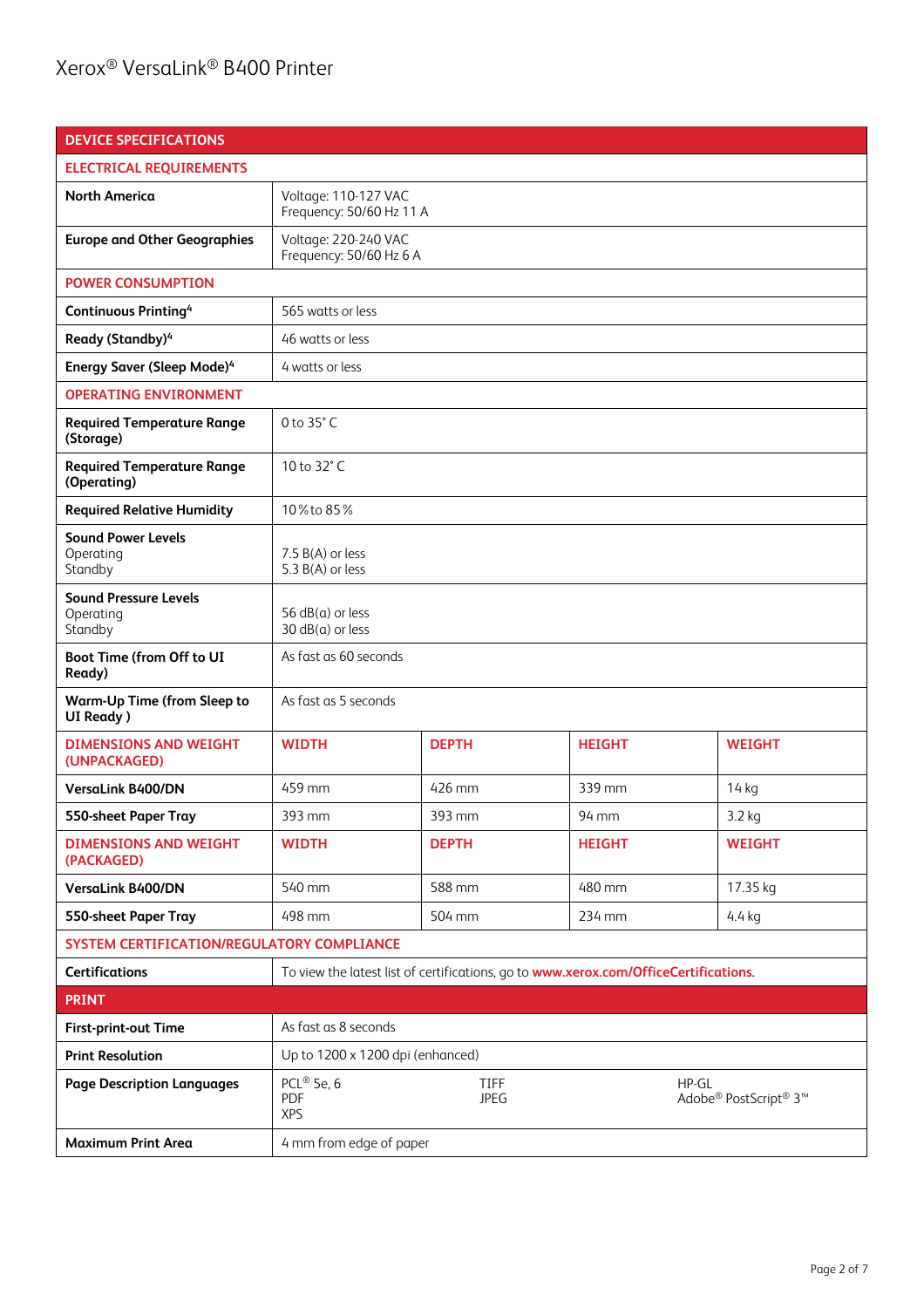## Xerox® VersaLink® B400 Printer

| <b>Print Features</b>                               | <b>Application Defaults</b><br>Banner Pages Enable / Disable<br><b>Bi-directional Real-time Status</b><br><b>Booklet Layout</b><br>Draft Mode<br>Fit to new paper size<br>Job Identification (Print ID or Banner, Print ID in margins on first page only or all pages)<br>Job Monitoring (Client or Local User Interface)<br>N-up Page Layout (up to 16 pages per sheet)<br>Paper Selection by Attribute<br>Personal Print<br>Print Around Enable / Disable<br>Print from USB<br>Sample Set<br>Saved Job<br>Scaling<br>Secure Print<br>Skip Blank Pages<br>Special Pages (exception page programming: covers, inserts, exceptions pages)<br>Store and Recall Driver Settings<br><b>Stored Jobs Deletion</b><br>Two-sided Printing (as default - DN configuration)<br>Watermark (predefined and custom)<br><b>Earth Smart Driver Settings</b> |
|-----------------------------------------------------|----------------------------------------------------------------------------------------------------------------------------------------------------------------------------------------------------------------------------------------------------------------------------------------------------------------------------------------------------------------------------------------------------------------------------------------------------------------------------------------------------------------------------------------------------------------------------------------------------------------------------------------------------------------------------------------------------------------------------------------------------------------------------------------------------------------------------------------------|
| <b>Print from USB</b>                               | Allows walk-up printing from Type A USB port<br>Supports direct printing from computer via Type B USB port<br>Supported file formats: PDF, JPEG, TIFF, XPS, PDF/A                                                                                                                                                                                                                                                                                                                                                                                                                                                                                                                                                                                                                                                                            |
| <b>Operating Systems</b>                            | Windows <sup>®</sup> 7, 8, 8.1, 10<br>Windows Server 2008 SP2, Server 2008 R2 SP1, Server 2012, Server 2012 R2, Server 2016<br>macOS <sup>®</sup> 10.11, 10.12, 10.13<br>Citrix®<br>Redhat <sup>®</sup> Enterprise Linux <sup>®</sup><br>Fedora Core<br>IBM <sup>®</sup> AIX <sup>®</sup><br>HP-UX®<br>Oracle <sup>®</sup> Solaris<br>SUSE <sup>®</sup><br><b>SAP®</b><br>Note: For information about supported versions for the above operating systems, please visit our                                                                                                                                                                                                                                                                                                                                                                   |
| <b>Fonts</b>                                        | Drivers & Downloads page and specify your device at www.support.xerox.com<br>PostScript fonts: 136<br>PCL fonts: 83                                                                                                                                                                                                                                                                                                                                                                                                                                                                                                                                                                                                                                                                                                                          |
| Xerox <sup>®</sup> Global Print Driver <sup>®</sup> | A truly universal print driver that lets IT administrators install, upgrade and manage Xerox® and non-<br>Xerox® devices from a single driver. It provides a consistent, easy-to-use interface for end-users,<br>reducing the number of support calls, and simplifying print services management.                                                                                                                                                                                                                                                                                                                                                                                                                                                                                                                                            |
| Xerox <sup>®</sup> Pull Print Driver                | Makes it easy for IT managers to qualify, deploy and manage all print devices using a single driver<br>in a Pull Print environment. Uses a single queue and single driver. The Xerox® Pull Print Driver extends<br>convenience across a broad range of printing assets. IT administrators no longer need to manage<br>and configure multiple drivers. Used in conjunction with Equitrac Office®, Ysoft® SafeQ®, Pharos®<br>and others.                                                                                                                                                                                                                                                                                                                                                                                                       |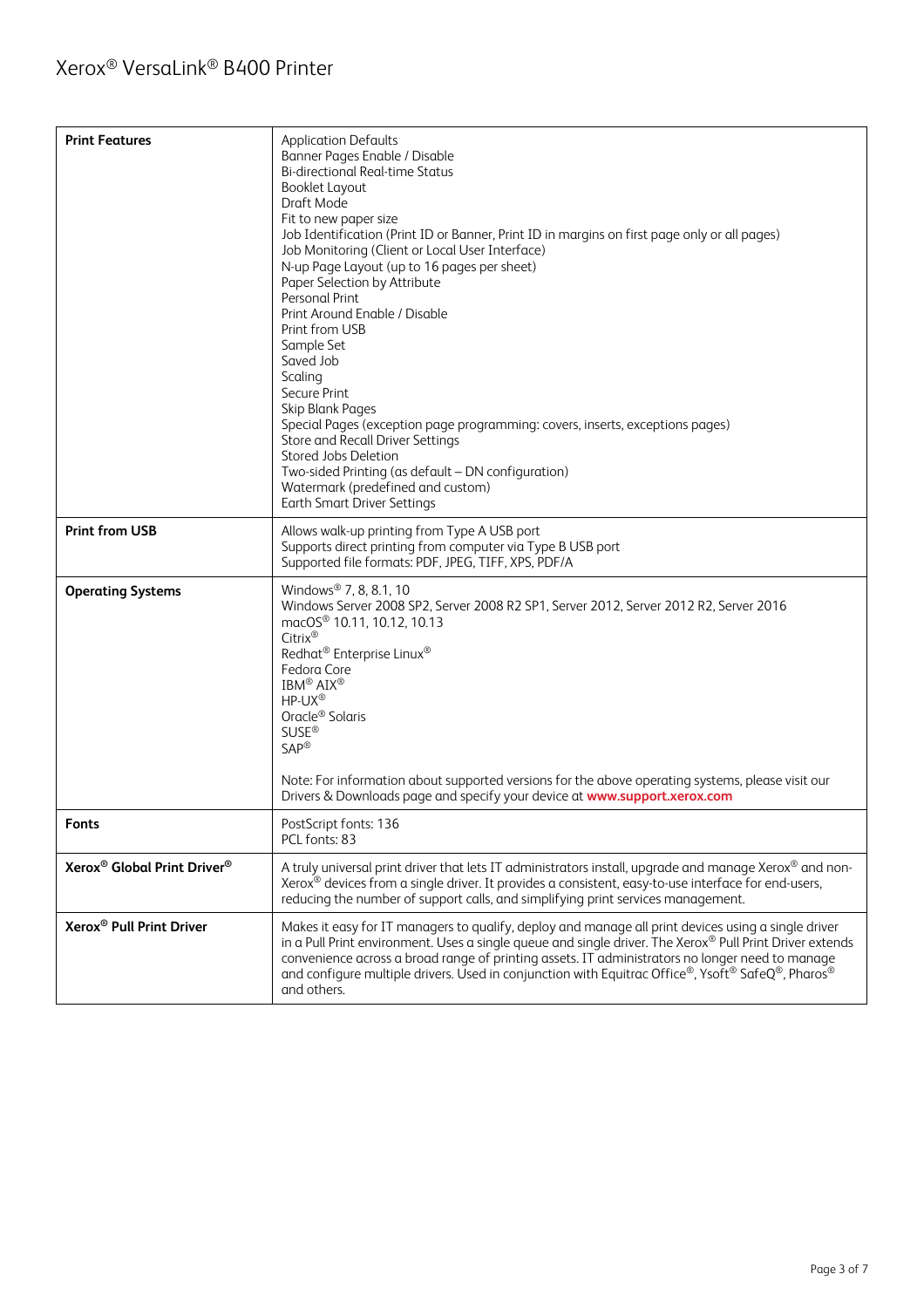| <b>SOFTWARE SOLUTIONS</b>                                                                                        |                                                                                                                                                                                                                                                                                                                                                                                                                                                                                                                                                                                                                                                                                                                |
|------------------------------------------------------------------------------------------------------------------|----------------------------------------------------------------------------------------------------------------------------------------------------------------------------------------------------------------------------------------------------------------------------------------------------------------------------------------------------------------------------------------------------------------------------------------------------------------------------------------------------------------------------------------------------------------------------------------------------------------------------------------------------------------------------------------------------------------|
| Xerox <sup>®</sup> ConnectKey Apps<br>(Found at the Xerox App<br>Gallery)                                        | Increase user productivity by simplifying and shortening everyday tasks. Unlike traditional software,<br>ConnectKey Apps do not require a dedicated server, PC or IT resource. Instead, simply download<br>these lightweight, serverless ConnectKey Apps to the ConnectKey-enabled device.                                                                                                                                                                                                                                                                                                                                                                                                                     |
| MOBILE SOLUTIONS AND MOBILE DEVICE APPS                                                                          |                                                                                                                                                                                                                                                                                                                                                                                                                                                                                                                                                                                                                                                                                                                |
| Apple <sup>®</sup> AirPrint <sup>®</sup>                                                                         | Print email, photos and important office documents directly from an Apple iPhone® or iPad® with no<br>drivers to install and no cables to connect. With AirPrint, an iPhone or iPad automatically locates and<br>connects to the AirPrint-enabled device over the office Wi-Fi network.                                                                                                                                                                                                                                                                                                                                                                                                                        |
| Google Cloud Print <sup>™</sup>                                                                                  | Google Cloud Print connects print devices to the web, enabling users to print the applications they<br>use every day from smartphones, tablets, Chromebook™ notebook computers and any other web-<br>connected device.                                                                                                                                                                                                                                                                                                                                                                                                                                                                                         |
| Mopria <sup>®</sup> Certified                                                                                    | ConnectKey Technology-enabled MFPs are Mopria® certified. Mopria® certification ensures you can<br>print wirelessly from your Mopria® supported (Android) smart phone, tablet and other mobile devices<br>instantly and easily.                                                                                                                                                                                                                                                                                                                                                                                                                                                                                |
| Xerox <sup>®</sup> @printbyXerox App                                                                             | @printbyXerox App is a free service that allows secure printing from any email-enabled device<br>(computer, phone, tablet, iOS, Android <sup>™</sup> , Google <sup>®</sup> Chromebook™ and more) to a Xerox® printer or<br>MFP using a single email address with no IT intervention. No training is needed. End-users simply<br>send attachments to the email address, and release them at the MFP panel.                                                                                                                                                                                                                                                                                                      |
| Xerox <sup>®</sup> Print Service Plug-in for<br>Android <sup>™</sup> (Free at Google Play <sup>™</sup><br>Store) | The Xerox® Print Service Plug-in for Android KitKat (4.4 or greater) devices streamlines mobile<br>printing without third-party apps or additional print drivers. You can easily print photos, Web pages<br>and documents when your mobile device is connected to multifunction printers using a wireless<br>network. A robust print option set includes two-sided printing, stapling and secure code release. A free<br>download is available from the Google Play™ store.                                                                                                                                                                                                                                    |
| Xerox <sup>®</sup> Workplace Suite<br>and Xerox® Workplace Cloud                                                 | Xerox® Workplace Suite is a modular set of workflows designed to save customers time and money by<br>providing effective control over their print fleet, while enabling worker productivity and mobility through<br>a set of robust workflows. Xerox enables ultimate customer flexibility by offering these capabilities in<br>both an on-premises server version (Workplace Suite) and with a cloud-based version (Workplace Cloud)<br>of this solution.                                                                                                                                                                                                                                                     |
| <b>SECURITY</b>                                                                                                  |                                                                                                                                                                                                                                                                                                                                                                                                                                                                                                                                                                                                                                                                                                                |
| <b>Security Features</b>                                                                                         | <b>Access Controls</b><br>AES 256-bit Encryption<br>Audit Log<br>Certificate Path Validation<br>Certificate Revocation List (CRL)/Status Protocol (OCSP)<br>Detection of external program falsification (XCP Plug-in)<br>Cisco <sup>®</sup> Identity Services Engine (ISE) Integration<br>Domain Filtering<br>FIPS 140-2<br><b>Firmware Verification</b><br>IP Address Filtering<br><b>IPsec</b><br>Network Authentication<br>Port Filtering<br>Pre-installed Self-Signed Certificates<br><b>Role Based Permissions</b><br>Secure Print<br>Security Certificate Management<br>Smart Card Enablement (CAC/PIV/.NET)<br>SNMP <sub>v3</sub><br>Status Protocol (OCSP)<br>TLS/SSL<br>Trusted Platform Module (TPM) |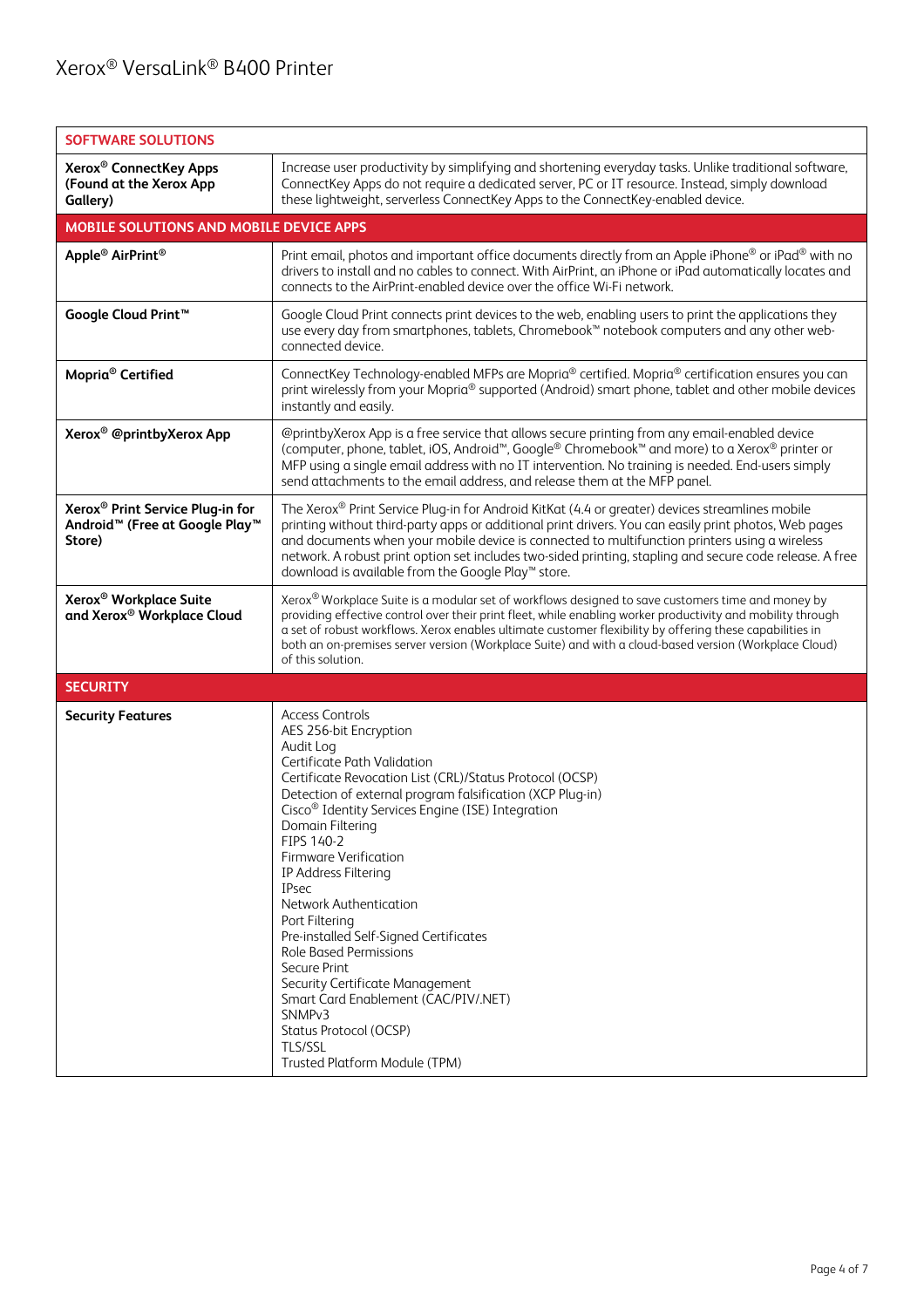| <b>ACCOUNTING</b>                                                                        |                                                                                                                                                                                                                                                                                                                                                                                                                                                                   |                                                   |                                                                                                                                                                                                            |
|------------------------------------------------------------------------------------------|-------------------------------------------------------------------------------------------------------------------------------------------------------------------------------------------------------------------------------------------------------------------------------------------------------------------------------------------------------------------------------------------------------------------------------------------------------------------|---------------------------------------------------|------------------------------------------------------------------------------------------------------------------------------------------------------------------------------------------------------------|
| XEROX <sup>®</sup> STANDARD ACCOUNTING TOOL / NETWORK ACCOUNTING (STANDARD)              |                                                                                                                                                                                                                                                                                                                                                                                                                                                                   |                                                   |                                                                                                                                                                                                            |
| <b>Tracking</b>                                                                          | Print usage                                                                                                                                                                                                                                                                                                                                                                                                                                                       |                                                   |                                                                                                                                                                                                            |
| Accounting                                                                               | Xerox <sup>®</sup> Standard Accounting Tool<br>Up to 1,000 User Accounts without SSD<br>Up to 9,999 User Accounts with SSD<br>Up to 500 General accounts<br>Network Accounting (Job Based Accounting)<br>Up to 1,000 User IDs; Up to 1,000 Account IDs without SSD<br>Up to 60,000 User IDs; Up to 60,000 Account IDs with SSD<br>Up to 14,000 accounting records (transactions)                                                                                  |                                                   |                                                                                                                                                                                                            |
| <b>Features</b>                                                                          | Administrator can manage the feature via the Embedded Web Server.                                                                                                                                                                                                                                                                                                                                                                                                 |                                                   |                                                                                                                                                                                                            |
| ACCOUNTING OPTIONS - NETWORK ACCOUNTING (ALLOWS CENTRAL SERVER TO MANAGE ALL ACCOUNTING) |                                                                                                                                                                                                                                                                                                                                                                                                                                                                   |                                                   |                                                                                                                                                                                                            |
|                                                                                          | • Enhanced network accounting with up to the minute data on how the system is being used<br>• Comprehensive management and enterprise scale tracking and reporting of print usage<br>• Security enhancements include simultaneous support for HTTP/HTTPS protocols<br>and accounts<br>• Accept Authentication Login at control panel and pass to third party Networking Account<br>• Interface with third party accounting terminal for accounting user interface |                                                   | . Numerous solutions are available through Xerox Alliance Partners. For details visit www.xerox.com<br>• Device requests account authentication from third party server enabling larger databases of users |
| <b>PAPER HANDLING</b>                                                                    |                                                                                                                                                                                                                                                                                                                                                                                                                                                                   |                                                   |                                                                                                                                                                                                            |
| <b>BYPASS TRAY</b>                                                                       |                                                                                                                                                                                                                                                                                                                                                                                                                                                                   |                                                   |                                                                                                                                                                                                            |
| Capacity <sup>5</sup>                                                                    | 150 sheets                                                                                                                                                                                                                                                                                                                                                                                                                                                        |                                                   |                                                                                                                                                                                                            |
| <b>Sizes</b>                                                                             | Custom sizes: 76.2 x 127 mm to 216 x 356 mm                                                                                                                                                                                                                                                                                                                                                                                                                       |                                                   |                                                                                                                                                                                                            |
| Weights<br>One sided:<br>Two-sided:                                                      | 60 to 220 gsm<br>60 to 163 gsm                                                                                                                                                                                                                                                                                                                                                                                                                                    |                                                   |                                                                                                                                                                                                            |
| <b>Media Types</b>                                                                       | Bond<br>Plain Paper<br>Cardstock<br>Custom                                                                                                                                                                                                                                                                                                                                                                                                                        | Envelopes<br>Hole Punched<br>Labels<br>Letterhead | Lightweight Cardstock<br>Pre-Printed<br>Recycled                                                                                                                                                           |
| <b>TRAY 1</b>                                                                            |                                                                                                                                                                                                                                                                                                                                                                                                                                                                   |                                                   |                                                                                                                                                                                                            |
| Capacity <sup>5</sup>                                                                    | 550 sheets                                                                                                                                                                                                                                                                                                                                                                                                                                                        |                                                   |                                                                                                                                                                                                            |
| <b>Sizes</b>                                                                             | Custom Sizes: 76.2 x 127 mm to 216 x 356 mm                                                                                                                                                                                                                                                                                                                                                                                                                       |                                                   |                                                                                                                                                                                                            |
| Weights<br>One sided:<br>Two-sided:                                                      | 60 to 220 gsm<br>60 to 163 gsm                                                                                                                                                                                                                                                                                                                                                                                                                                    |                                                   |                                                                                                                                                                                                            |
| <b>Media Types</b>                                                                       | Bond<br>Plain Paper<br>Cardstock<br>Custom                                                                                                                                                                                                                                                                                                                                                                                                                        | Hole Punched<br>Labels<br>Letterhead              | Lightweight Cardstock<br>Pre-Printed<br>Recycled                                                                                                                                                           |
| <b>OPTIONAL TRAY 2</b>                                                                   |                                                                                                                                                                                                                                                                                                                                                                                                                                                                   |                                                   |                                                                                                                                                                                                            |
| Capacity <sup>5</sup>                                                                    | 550 sheets                                                                                                                                                                                                                                                                                                                                                                                                                                                        |                                                   |                                                                                                                                                                                                            |
| <b>Sizes</b>                                                                             | Custom sizes: 139.7 x 210 mm to 216 x 356 mm                                                                                                                                                                                                                                                                                                                                                                                                                      |                                                   |                                                                                                                                                                                                            |
| Weights<br>One sided:<br>Two-sided:                                                      | 60 to 220 gsm<br>60 to 163 gsm                                                                                                                                                                                                                                                                                                                                                                                                                                    |                                                   |                                                                                                                                                                                                            |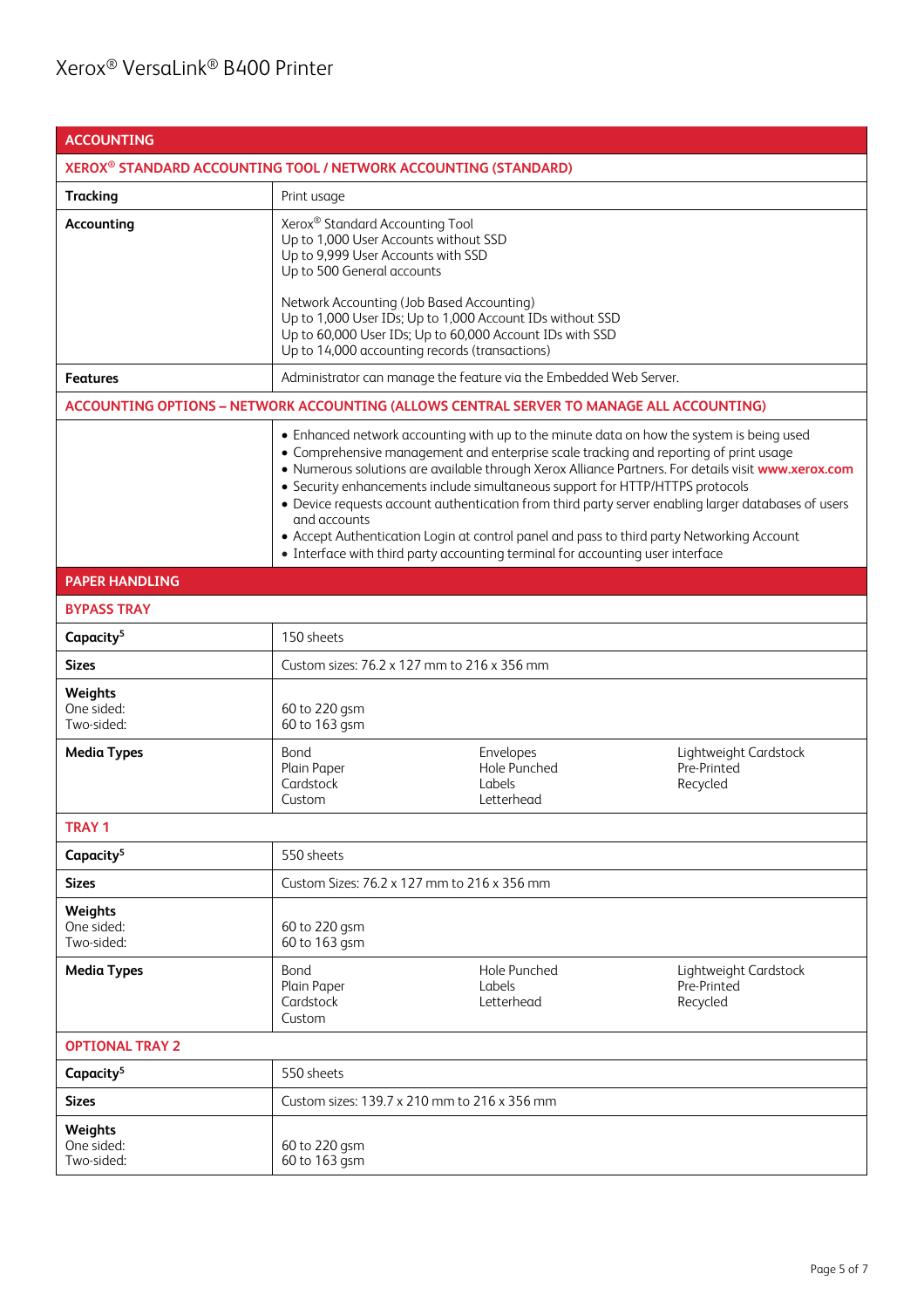| <b>Media Types</b>                                      | Bond<br>Plain Paper<br>Cardstock<br>Custom                                                                                                                            | Hole Punched<br>Labels<br>Letterhead                                                                                                                                                                                                                                                                                                                                                                                                | Lightweight Cardstock<br>Pre-Printed<br>Recycled |
|---------------------------------------------------------|-----------------------------------------------------------------------------------------------------------------------------------------------------------------------|-------------------------------------------------------------------------------------------------------------------------------------------------------------------------------------------------------------------------------------------------------------------------------------------------------------------------------------------------------------------------------------------------------------------------------------|--------------------------------------------------|
| <b>TOTAL CAPACITY<sup>5</sup></b>                       |                                                                                                                                                                       |                                                                                                                                                                                                                                                                                                                                                                                                                                     |                                                  |
| <b>Device Standard Capacity<sup>5</sup></b>             | 700 sheets                                                                                                                                                            |                                                                                                                                                                                                                                                                                                                                                                                                                                     |                                                  |
| <b>Device Total Capacity<sup>5</sup></b>                | 2,350 sheets                                                                                                                                                          |                                                                                                                                                                                                                                                                                                                                                                                                                                     |                                                  |
| <b>PAPER OUTPUT</b>                                     |                                                                                                                                                                       |                                                                                                                                                                                                                                                                                                                                                                                                                                     |                                                  |
| Output Capacity <sup>5</sup>                            | 250 sheets                                                                                                                                                            |                                                                                                                                                                                                                                                                                                                                                                                                                                     |                                                  |
| <b>Automatic Two-sided Printing</b>                     | Standard                                                                                                                                                              |                                                                                                                                                                                                                                                                                                                                                                                                                                     |                                                  |
| <b>DEVICE MANAGEMENT</b>                                |                                                                                                                                                                       |                                                                                                                                                                                                                                                                                                                                                                                                                                     |                                                  |
| <b>Network Protocols</b>                                | <b>WSD</b><br>LDAP<br>Bonjour <sup>®</sup> / AirPrint <sup>®</sup><br>Most protocols not in use can be disabled                                                       | TCP/IP: HTTP/HTTPS, Internet Printing Protocol, LPR/LPD, Raw Socket Printing/Port 9100, IPv4/IPv6,                                                                                                                                                                                                                                                                                                                                  |                                                  |
| <b>Administrative Protocols</b>                         | DHCP, SNMP, WINS, HTTP, HTTPS, TLS, SNTP, MDNS                                                                                                                        |                                                                                                                                                                                                                                                                                                                                                                                                                                     |                                                  |
| <b>REMOTE CONTROL PANEL</b>                             |                                                                                                                                                                       |                                                                                                                                                                                                                                                                                                                                                                                                                                     |                                                  |
|                                                         |                                                                                                                                                                       | • Enables faster, more convenient technical support and user training<br>• IT administrators and other authorized users can control the device remotely from a web page<br>• Remote user experience is identical to performing tasks directly at the device                                                                                                                                                                         |                                                  |
| <b>XEROX<sup>®</sup> CENTREWARE<sup>®</sup> WEB</b>     |                                                                                                                                                                       |                                                                                                                                                                                                                                                                                                                                                                                                                                     |                                                  |
|                                                         | system                                                                                                                                                                | • A Web-based server application for network administrators that permits web browser-based device<br>management from any workstation, whether running Windows or UNIX or any other operating<br>• Works with any SNMP-managed printer from any manufacturer<br>• Provides help with device discovery and installations, health checks and troubleshooting, and<br>device upgrades, as well as basic accounting and asset management |                                                  |
| <b>EMBEDDED WEB SERVER - INTEGRATED DEVICE WEB PAGE</b> |                                                                                                                                                                       |                                                                                                                                                                                                                                                                                                                                                                                                                                     |                                                  |
| <b>Device Status</b>                                    | • Tray status/contents<br>• Consumables status<br>• Billing / Usage<br>• Quick Links<br>• Online Support                                                              |                                                                                                                                                                                                                                                                                                                                                                                                                                     |                                                  |
| <b>Print Queue Viewing</b>                              | Job print queue management-view and delete                                                                                                                            |                                                                                                                                                                                                                                                                                                                                                                                                                                     |                                                  |
| <b>Job Submission</b>                                   | Print-ready files (PS, PCL, PDF, XPS, JPEG)                                                                                                                           |                                                                                                                                                                                                                                                                                                                                                                                                                                     |                                                  |
| <b>Device Administration</b>                            |                                                                                                                                                                       | Allows simple, remote installation setting of configuration options and management of the device                                                                                                                                                                                                                                                                                                                                    |                                                  |
| <b>Browsers</b>                                         | Microsoft <sup>®</sup> Internet Explorer®<br>Microsoft Edge <sup>™</sup><br>Mozilla <sup>™</sup> Firefox <sup>®</sup><br>Apple® Safari®<br>Google Chrome <sup>™</sup> |                                                                                                                                                                                                                                                                                                                                                                                                                                     |                                                  |